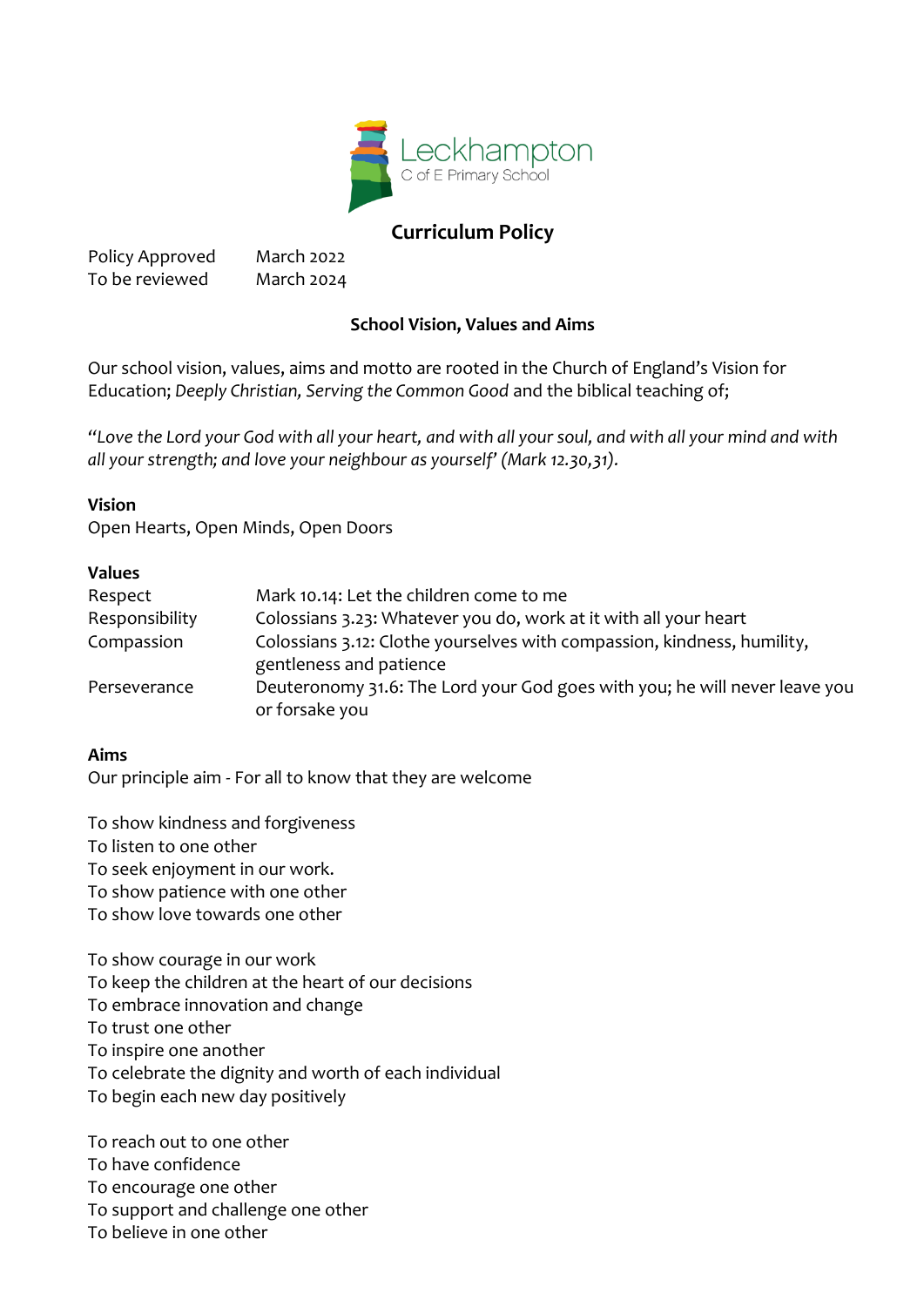#### *Why – Curricular Rationale*

Leckhampton C of E Primary School has always aimed to deliver a broad and balanced curriculum, in each Key Stage, ensuring that the statutory requirements of the National Curriculum are fulfilled. More than this, Leckhampton has always sought to ensure that the curriculum is exciting and relevant for pupils and provides secure foundations on which each stage of a child's learning can be built.

A subject statement, written by subject leaders, defines the context and long term aims of each subject. The leadership team acknowledge that our curricular outcomes for pupils are highly ambitious, however we are committed to ensuring that each child experiences success; the work of the child, unique and beautiful in its own right.

The following principles, developed by the Senior Leadership Team have been key curricular drivers for the school.

Our curriculum;

- prepares children for Modern Britain and a changing world.
- reflects our school vision and values.
- develops pupils spiritually, morally, socially and culturally.
- provides secure foundations and opportunities to broaden and deepen learning in English, Maths and Science.
- is driven by high quality teaching and learning outcomes; fewer things in greater depth.
- is not "topic" based but designed around pupils progressively developing the substantive and disciplinary knowledge needed for each subject area. Links between subjects have been included to ensure that knowledge and subsequent skills can be practised and embedded.
- is designed to set strong foundations for our children's future choices. Through secure knowledge and inspiring learning experiences, pupils are confident in their own abilities to achieve success both now and in the future.
- Is designed to ensure our pupils achieve highly in relation to their individual starting points.
- is designed to provide children with the opportunity to learn both inside and outside of the classroom environment.

Through the curriculum we aim to ensure pupils know;

- how to read easily, fluently and with good understanding. They love to read often and widely.
- how to write clearly, accurately and coherently. They enjoy writing and do so for a range of purposes and with good effect.
- apply and understand the matters, skills and processes required to become fluent and confident mathematicians.
- and understand scientific information, processes and methods. They are curious and excited by scientific concepts and use their knowledge to hypothesise, predict, explain and draw conclusions.
- how to express their thoughts, ideas and opinions clearly and respectfully.
- how to listen to others.
- about time and place, both local and national.
- of pieces of art, music and architecture which influence and inspire. Through this, pupils develop their own artistic talents.
- how design and technology affects our lives each and every day.
- how "things" work, which in turn leads to them designing and making their own "things".
- how to keep themselves safe, happy and healthy. They feel good about themselves, inside and outside.
- about equality, rights and responsibilities.
- how to cook; to know where food comes from and to grow their own food.
- how to speak a modern foreign language.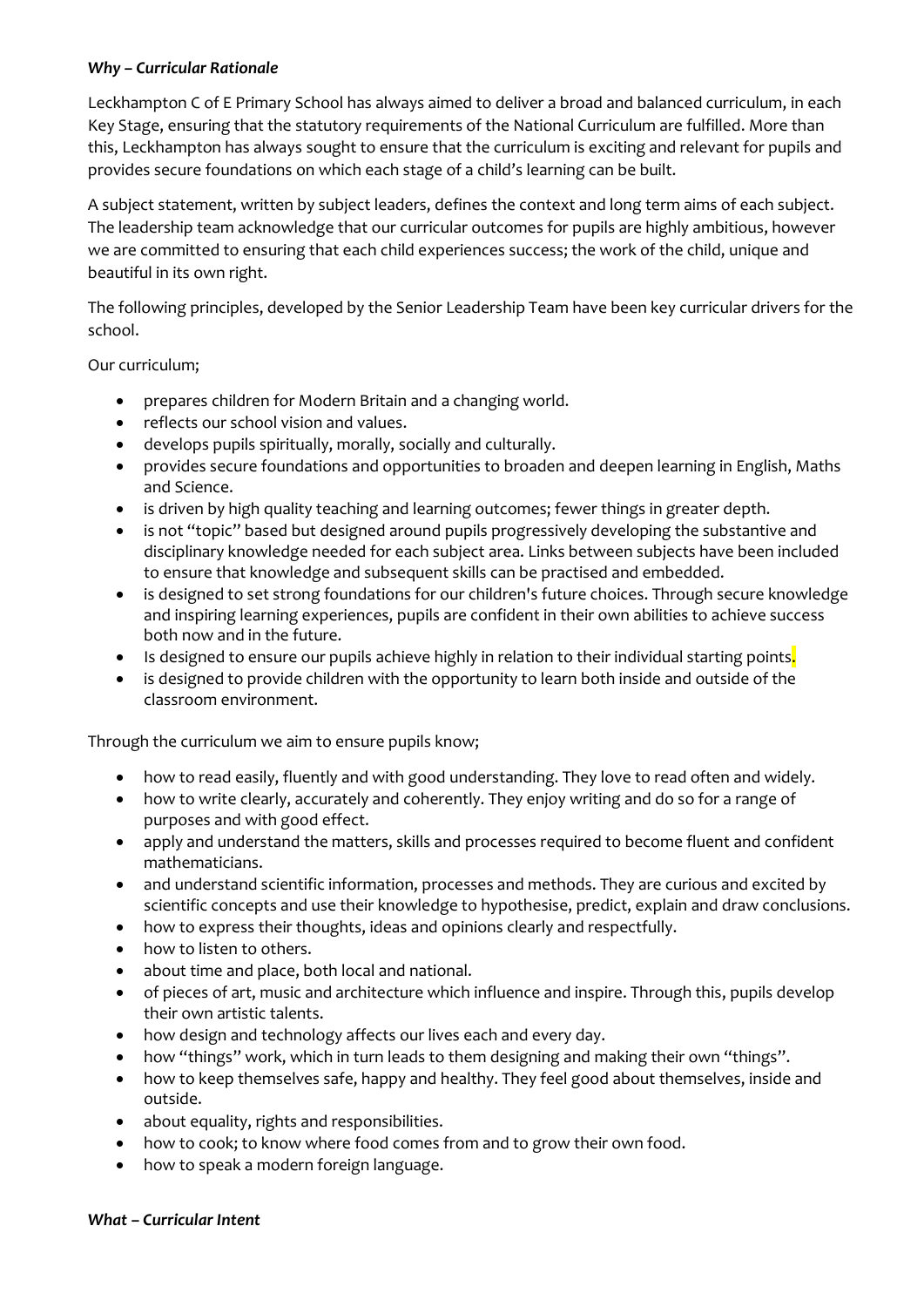Our Early Years Foundation Stage Curriculum is built around "*Development Matters - Non-statutory curriculum guidance for the early year's foundation stage"*. The curriculum intent (or plan) is thematic, ambitious in content and prepares pupils for Key Stage 1 Curriculum.

At Leckhampton, each subject has its own intent (or plan) which has been constructed by subject leaders. Careful consideration has been given to the sequencing of knowledge, skills and vocabulary using a focus on - Why this? Why now?

In Key Stage 1 and 2, our curriculum follows the National Curriculum. Essential knowledge has been carefully sequenced and repeated across strands in each subject so that pupils remember what they have been taught. Consequently, pupils build strong foundations on which more complex concepts and ideas can be built. Disciplinary knowledge is also progressively mapped out in each subject area, equipping pupils with the necessary knowledge and skills to be able to think like a geographer or scientist.

Educational visits are integral to our curriculum. They bring learning alive for pupils and offer them opportunities to experience what they see and hear about in the classroom first hand. Extracurricular opportunities also enhance the curriculum in a variety of ways, whether through choral performance which support the school's Performance and Singing Music Strategies or practising PE skills in Football or Netball, pupils understand that learning can happen anytime or anywhere.

### *How – Curricular Implementation*

Clear and concise long term plans progressively introduce new concepts and ideas and allow for pupils to revisit these so that knowledge and understanding is embedded. Medium term plans then further breakdown the learning into sequences of lessons with scaffolding and assessment opportunities clearly identified. Rather than block work, pupils experience shorter sharper sessions which ensure that they are able to focus on the key content of the lesson. As pupils become more confident with new knowledge and skills, they are given opportunities to compare and contrast and apply their disciplinary knowledge.

Feedback, where possible, is in the moment and personalised. Meaningful, robust assessments are made in relation to the acquisition and retention of essential and disciplinary knowledge. Subsequently, planning is evaluated and adjusted to meet pupils' needs.

Through our Teaching, Learning and Assessment model, our school makes it clear that subject knowledge is an essential part of the learning process. As we have outlined in this model, teachers must "know stuff and teach stuff". Here at Leckhampton we are fortunate that our teachers and teaching partners have excellent subject knowledge about the subjects they teach and continually seek ways to further develop their own practice. Continued Professional Development has been essential throughout the process to ensure that all staff carry the story of the curriculum.

Given our ambitious curriculum, there are key features which we would expect to see in every lesson. These are;

- Teachers know what they need to teach and how to teach it.
- Teachers plan sequences of lessons which build on previous learning. They ensure the foundations are secure and address any gaps before moving on. Knowledge and concepts are revisited regularly.
- Teaching is dynamic and responds to the needs of pupils.
- Feedback is in the moment and addresses misconceptions or increases challenge for pupils.
- High expectations this isn't about making work harder; it's about engagement, focus, effort, independence and cooperation.
- Written work and tasks are well presented and well organised. Content is the best it can be for the individual. Where works sheets are used, they are used purposefully and to support the learning e.g. Maths mastery tasks.
- Inclusive scaffolding and pre-teaching is in place to enable pupils to succeed with the learning objective. MyPlan targets and action plans are implemented and reviewed regularly. Cultural Capital opportunities are interwoven into the curriculum.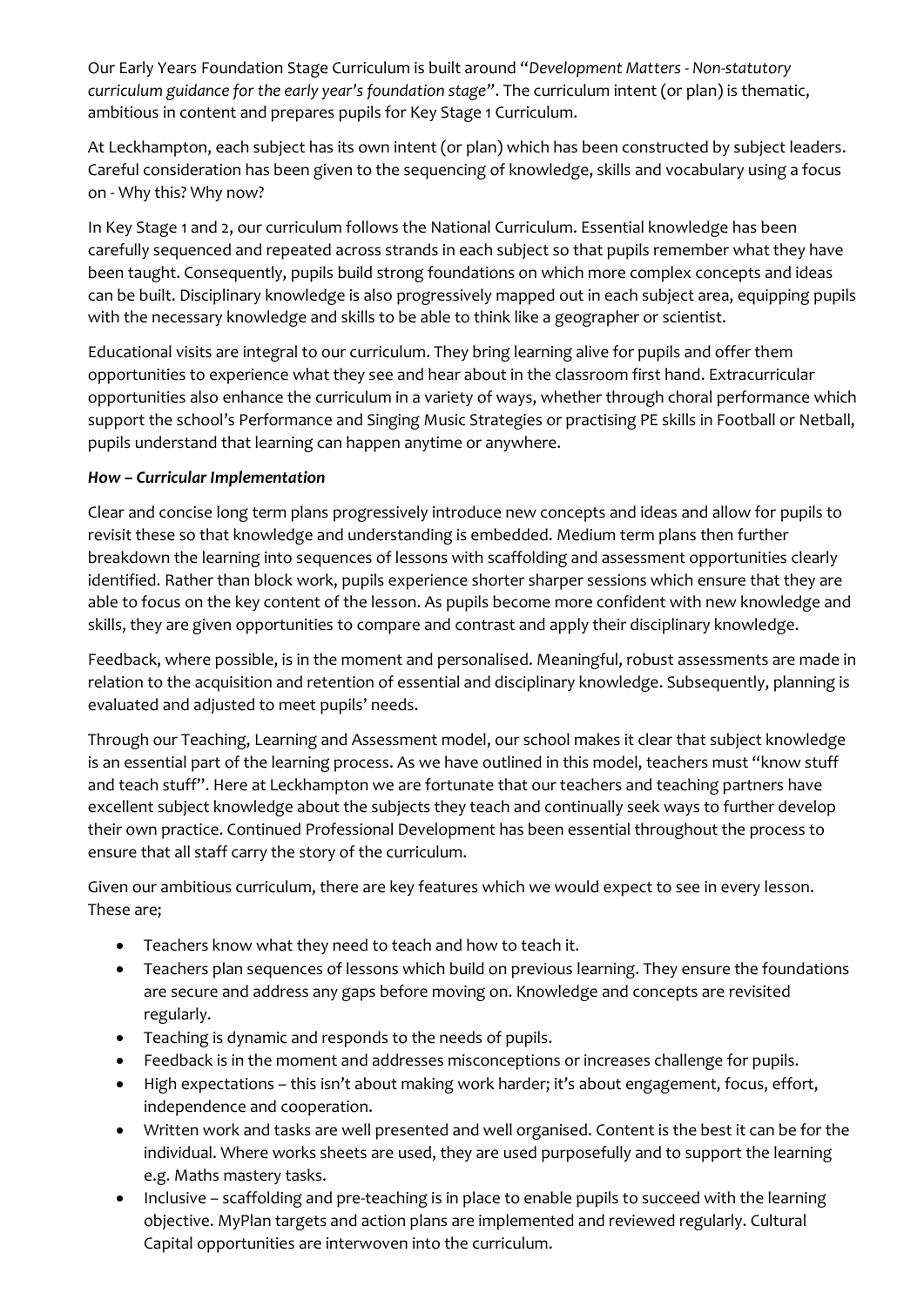- Lessons help pupils to become well rounded individuals they talk about things which matter to them and what is happening in the world around them. They challenge stereotypes and inequality and discuss big questions. Teachers skilfully support discussions with our school vision in mind.
- Teachers assess at the end of lessons and make adjustments to planning accordingly. They use our feedback policy to guide pupils in their next steps.

#### *The difference - Impact*

- Pupils are curious, resilient and compassionate learners. Their words and actions demonstrate the school's vision and values.
- Pupils take pride in their work, are independent and achieve well. They are supported to produce high quality work which reflects their individuality and creativity.
- Pupils' knowledge, subsequent skills and vocabulary is embedded. This prepares them exceptionally well for the next stage in their learning journey.
- Pupils are confident and are committed to achieving their goals. They are active members of their school community and understand how this can be developed as they become older.

### *How do we know if we are making a difference? – Monitoring*

There are a number of ways by which we measure the difference we are making. Although numerical data is used, data which is more "in the moment" is often proven to be the most valuable. That said, we use a range of methods to evaluate our www's (what went well?) and out ebi's (even better if).

These include;

- *Assessment* both summative and formative.
- *Lesson visits* leaders monitor the quality of education by visiting classes, talking with pupils and teachers.
- *Work Scrutinies* key stage teams and leaders assess the quality of work in pupils' books.
- *Pupil Conferencing* leaders meet with pupils to discuss the curriculum and their lessons.
- *Moderation* teacher teams work together to benchmark outcomes for pupils to ensure consistency across year groups and key stages.
- *Pupil Parliament Learning Ministry* Pupils from the learning ministry evaluate the quality of education within school, guided by the lead teacher.
- *Governor Visits* governors support leaders with the above actions, whilst carrying out their own evaluations.
- *School Improvement Visits* Challenge Partner Quality Assurance, External advisor visits.

## **Characteristics of Effective Learning**

As part of our Teaching, Learning and Assessment Model, we expect our teachers to "know stuff and teach stuff". We aim to ensure that our pupils experience "wow" moments in their learning and we know this happens more frequently when pupils are given opportunities to discover and find things out for themselves. Our curriculum has been designed so that pupils are able to use and apply their skills and knowledge in creative and interesting ways. As pupils move through each stage of their learning journey and develop more of an understanding of the world in which they live, pupils are taught and encouraged to use the following skills and characteristics;

**Curiosity Questioning Analysing Researching Perseverance Problem solving Thinking critically Creativity Cooperation**